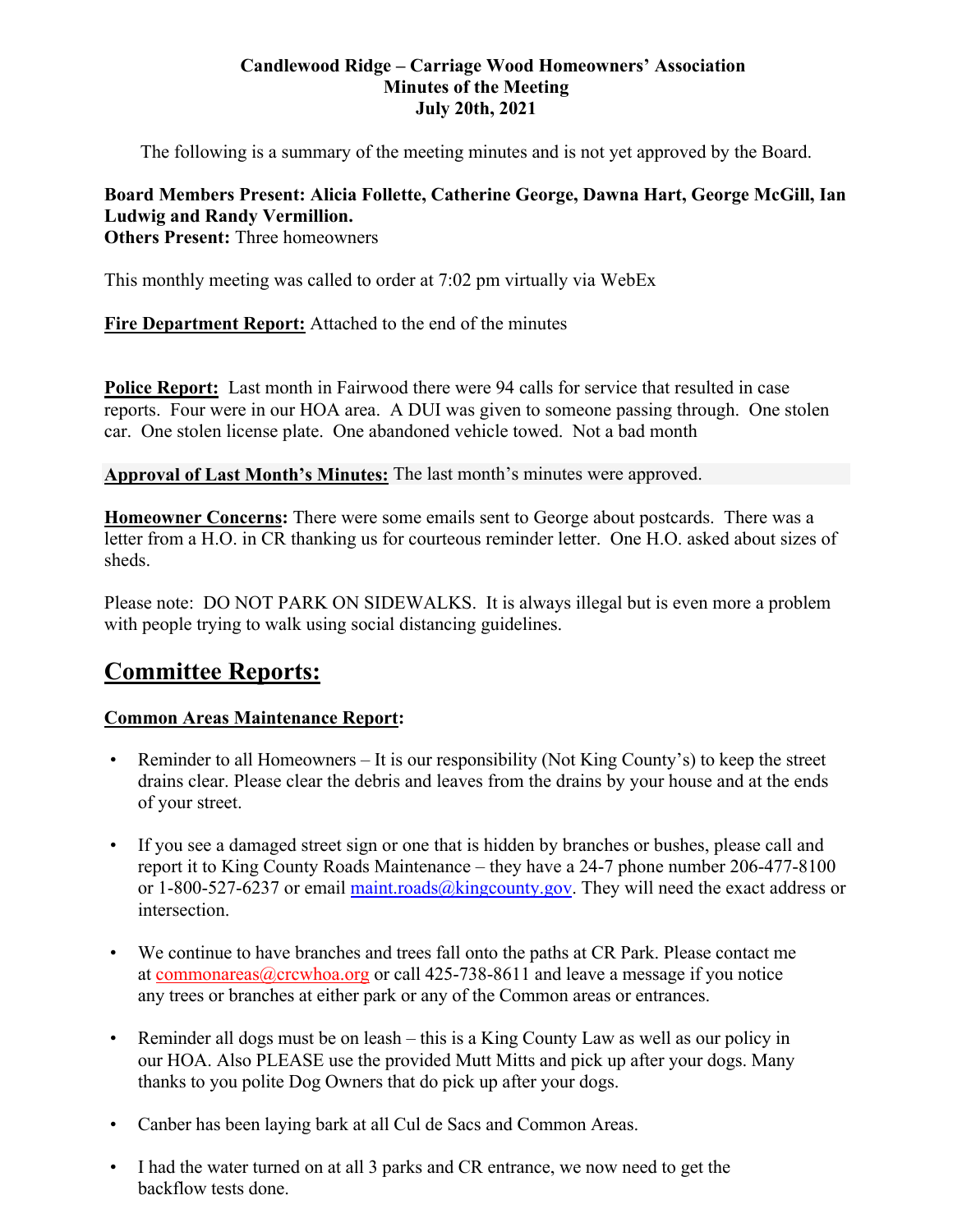- Canber tested all sprinklers at CR Entrance and all 3 Parks. 1 sprinkler head had to be replaced and one had to be moved because of tree roots, other than that everything is OK.
- King County Sheriff Patrols and requests will now be coordinated by the CAM Chair and monthly reports will be submitted before each monthly meeting. Please contact the Board with any areas of concern and we will do our best to accommodate.
- Please keep a watch for suspicious Activity and call 911
- **Reminder:** Our parks are private parks which exist for the use and enjoyment of HOA residents, their families and guests. They are not public parks. Our park usage rules apply to everyone. Following are some of the rules that have been established to maximize safety, and minimize liability and maintenance cost:
- A. Park Hours: 9:00 am to dusk.
- B. No Smoking, alcohol, drugs, loud music, golfing, motorized vehicles or **Fireworks**  are allowed.
- C. Animals must be leashed, and owners are responsible for cleaning up after their animals.

## **ACC Report:**

We accept ACR requests via e-mail or U.S mail. We have noticed that paint requests have been received lately without paint chips as well as requests without ACR forms. All requests must be accompanied by ACR forms which must be signed, include a valid address and phone number and, if for paint or stain, must include paint chips or specific manufacturer and name/code so it can be found on the web and note which paint is for what part of the house (body, trim, deck, gutters, door, …). If you want to speed up your notification, be sure that your email address is clearly written.

The ACC will consider ACRs with virtual paint chips but only when there is no question as to whether they would be approved. ACR form has been updated and the new form has been loaded into the website.

ACC requests for this month were: 1 house addition 2 driveways 5 fences 1 mulch 11 paint 1 paver 1 privacy screen 1 shed 1 siding replacements

- 2 tree removals
- 1 walkway
- 3 window replacements

## **Complaints Negotiations Report:**

One new complaints last month. Still working an issue on too many cars but have not seen them lately. Still have an issue with a too large shed.

## **Treasurer's Report:**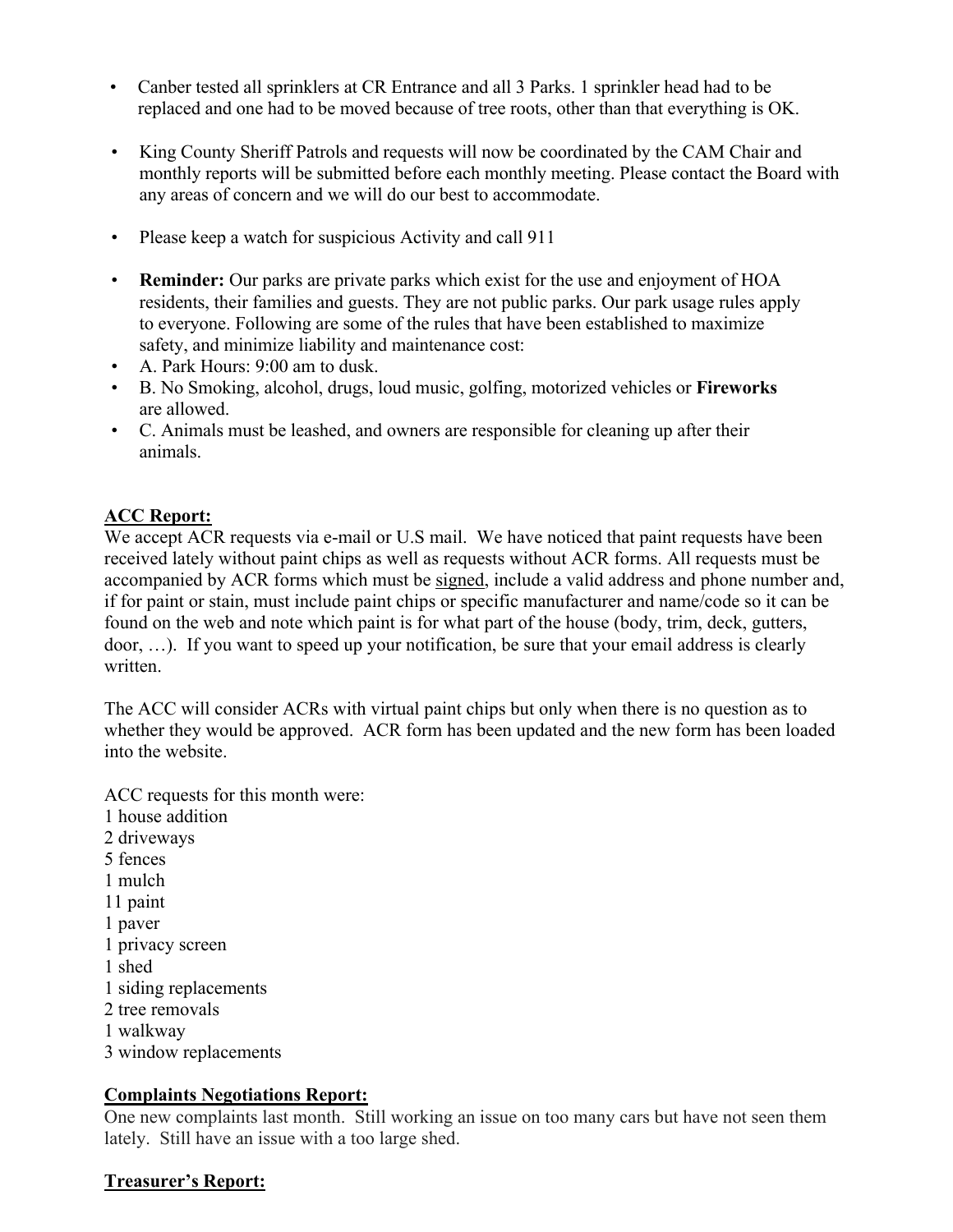Reports look good. CAM expenses a little high but expected due to timing. Legal expenses higher than usual due to timing of new lawyer

## **Legal and Insurance Report:**

Will discuss in executive session

#### **Community Events Committee**

We need volunteers. The Easter Egg Hunt was cancelled due to the lack of volunteers. The Garage Sale and Summer Event are also canceled for the same reason. There was one person who has expressed in volunteering.

#### **Cul-de-Sac Committee Report – July 2021**

Inspected all 18 Cul‐de‐Sac Islands and 5 Retention/Detention Ponds within the last week

- o Issues/Comments:
	- Camber applied landscape bark to most Islands & Retention/Detention Ponds which greatly improved aesthetics
		- Camber missed (1) Cul-de-Sac Island and (1) Retention/Detention Pond
			- Missed Cul-de-Sac Island #2 (SE 178<sup>th</sup> Pl)
			- Missed Retention/Detention Pond at CW 3<sup>rd</sup> Entrance (160<sup>th</sup> Ave SE)
				- Note: Some Retention/Detention Ponds have grass surrounds so landscape bark is not required
	- Trees, plants and general maintenance:
		- Most plantings survived the heat wave just fine
		- Retention/Detention Pond at CW 3<sup>rd</sup> Entrance (160<sup>th</sup> Ave SE) a few plants appear to have suffered in the heat – need removal/replacement
		- I Island #14 (156th Ave SE): Damaged plants are recovering nicely from vehicle damage – last report on this issue unless condition worsens
- No Islands recommended for renovation at this time no change in Island score for July.

Respectfully submitted – Randy Vermillion

Please note that, if a home owner wants to reserve a park, he or she should contact the CAM chair at commonareas  $@$ crcwhoa.org or call 425-738-8611 #80 and leave a message.

#### **Web Site:**

Ian is now Web Master. There was a discussion of google search results getting a strange result when searched for out website. We are looking at a new website design and email system.

#### **Capital Improvement Committee:**

No report this month.

#### **Nominating Committee**

Currently we have no open positions on the Board

#### **Old Business:**

Second walkthrough was done (30 days after the first one). Most work has been done but a few are lagging behind.

There is a new form for adult family homes (AFH) which has to be approved by the board and then sent out. Randy had a few suggestions for improvements. Don will send out a revised form. A letter will be sent out to homeowners about issues with ACRs after one final review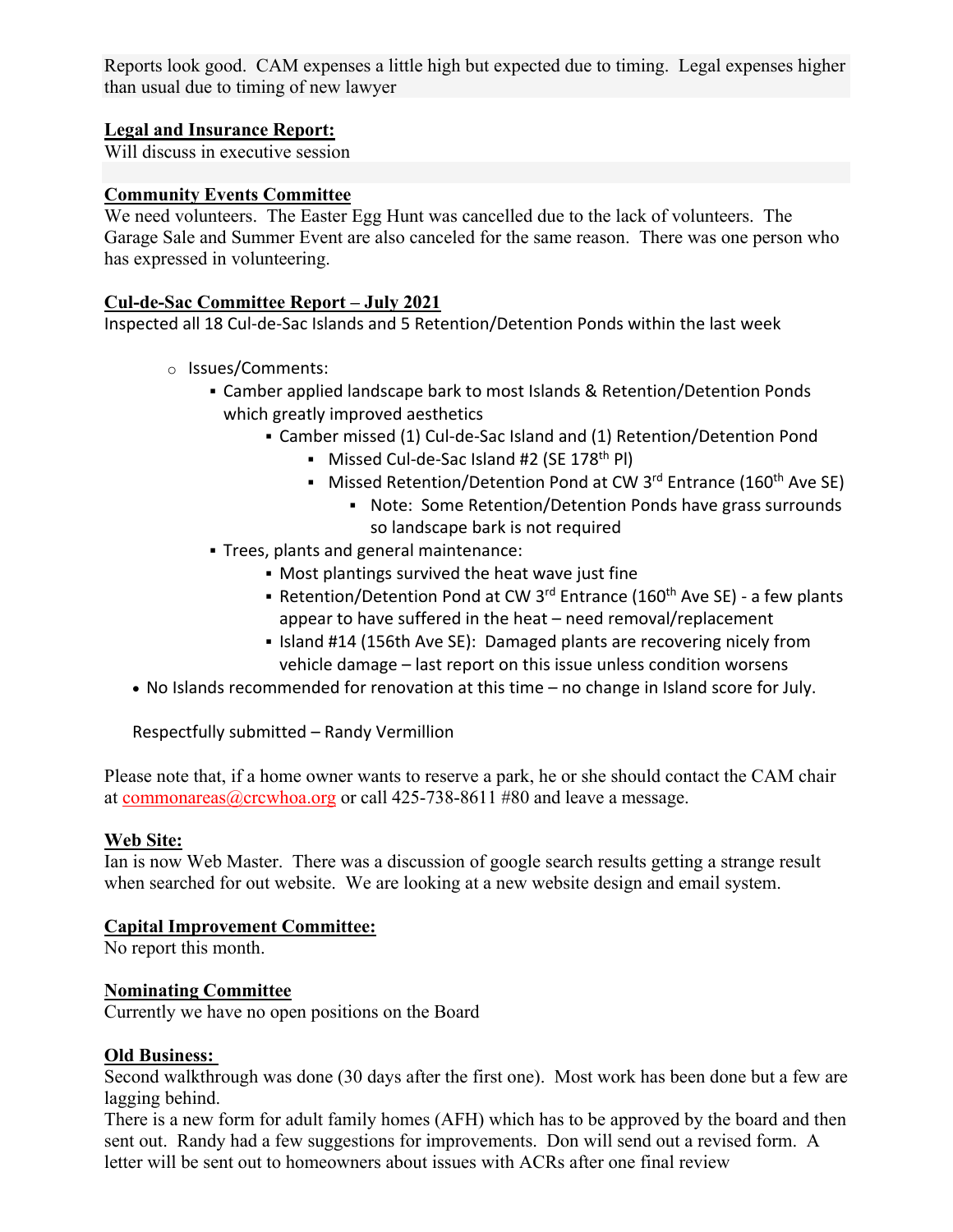#### **New Business:**

Ian will work on the website.

It was moved, seconded and approved for lien fees to be increased because our costs are going up **Please note that non safe and sane fireworks are illegal in the HOA because they are illegal in unincorporated King County.** Several years ago we had a house in our HOA burn down due to fireworks.

If you would like to give us your email address in order to be added to our email announcements, please send your info to bookkeeper@crcwhoa.org. No one will see your email and we will not give it to anyone.

Roles for the 2021 HOA Board Members

| George McGill                   | President / Common Areas Chair      |
|---------------------------------|-------------------------------------|
| Catherine George                | Reporting Secretary / ACC Chair     |
| Alicia Follette                 | Complaints / Treasurer              |
| Carol Nyseth                    | Vice President                      |
| Dawna Hart                      | Facebook Chair                      |
| Ian Ludwig                      | ACC Member / CAM Member/ Web Master |
| Randy Vermillion                | ACC Member / Cul-de-sac Chair       |
| *Don Nelson                     | Legal and Insurance                 |
| * Volunteer, not a Board Member |                                     |

**Special Topics:** Visit our Website and contact the HOA via Email at:

Web – www.crcwhoa.org Facebook - Candlewood Ridge/Carriagewood HOA Email – president@crcwhoa.org info@crcwhoa.org architecture@crcwhoa.org If you would like to give us your email address in order to be added to our email announcements, please send your info to bookkeeper@crcwhoa.org. Please visit us on Facebook also.

## **Executive session:**

Discussion on proposed actions on website, house sizes and an issue with adverse possession

A motion was made to adjourn the meeting at 7:34pm.

## **Next Board Meetings:**

- August  $17<sup>th</sup>$ , 2021
- September  $21<sup>st</sup>$ , 2021
- October  $19<sup>th</sup>$ , 2021
- November  $16<sup>th</sup>$ , 2021
- December  $21<sup>st</sup>$ , 2021
- $\bullet$  January 18<sup>th</sup>, 2022
- February  $15<sup>th</sup>$ , 2022
- $\bullet$  March 15<sup>th</sup>, 2022
- April  $19<sup>th</sup>$ , 2022
- May  $17^{th}$ , 2022
- June  $21^{st}$ , 2022
- $\bullet$  July 19<sup>th</sup>, 2022
- August  $16^{th}$ , 2022
- September  $20^{th}$ , 2022
- October  $18<sup>th</sup>$ , 2022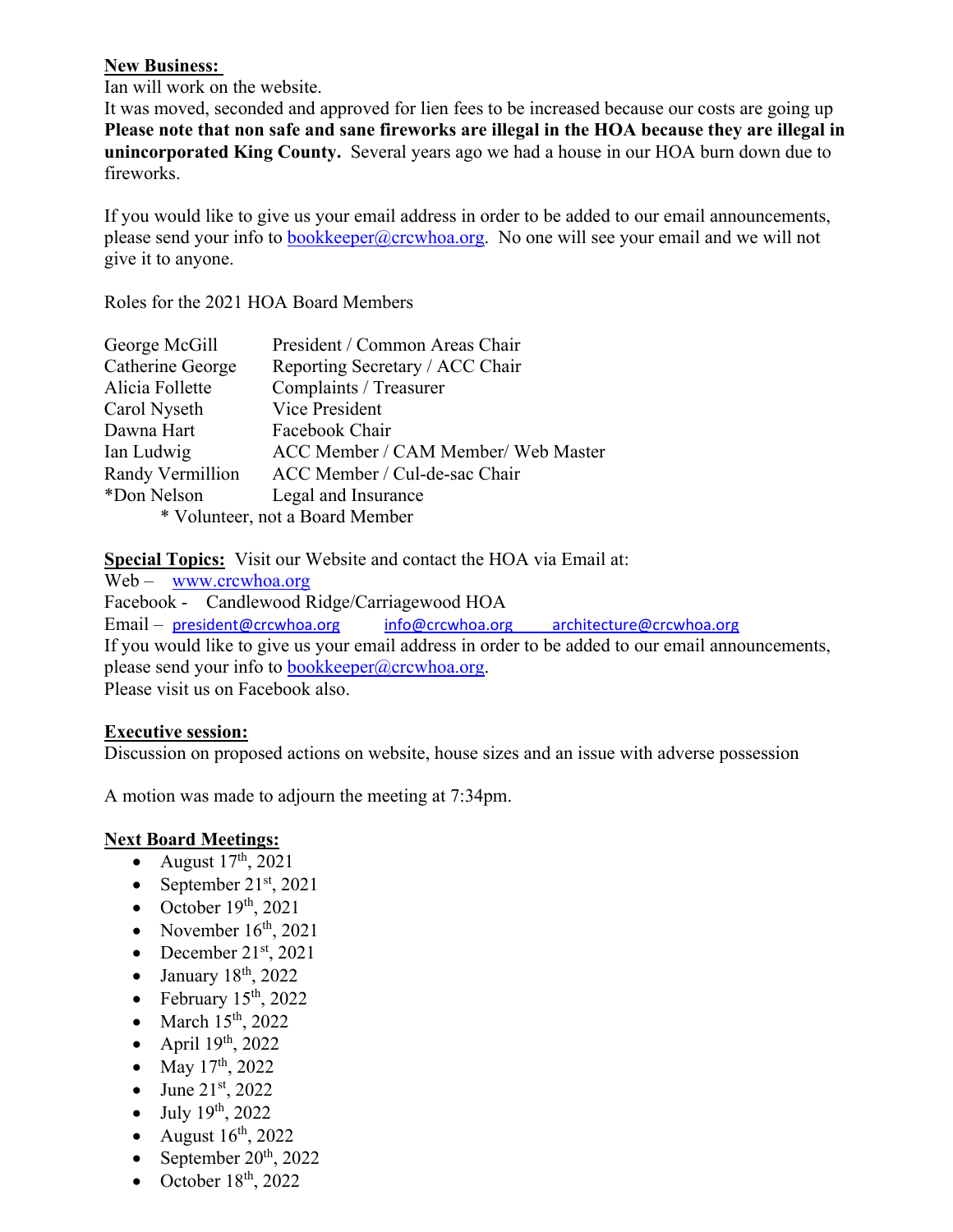- November  $15<sup>th</sup>$ , 2022
- December  $20<sup>th</sup>$ , 2022

## **Annual Meeting:**

• January  $25<sup>th</sup>$ ,  $2022$  7:00 at Fairwood Community United Methodist Church For the duration of the current coronavirus emergency it will be held via telephone. All Homeowners are welcome to attend. Please contact the president of the board for connection instructions at president@crcwhoa.org

Board meetings are usually held at **7:00 pm.** at the Sheriff's Office, Big Lot's Shopping Center on the third Tuesday of the month. However, for the duration of the current coronavirus emergency they will be held via telephone. All Homeowners are welcome to attend. Please contact the president of the board for connection instructions at president@crcwhoa.org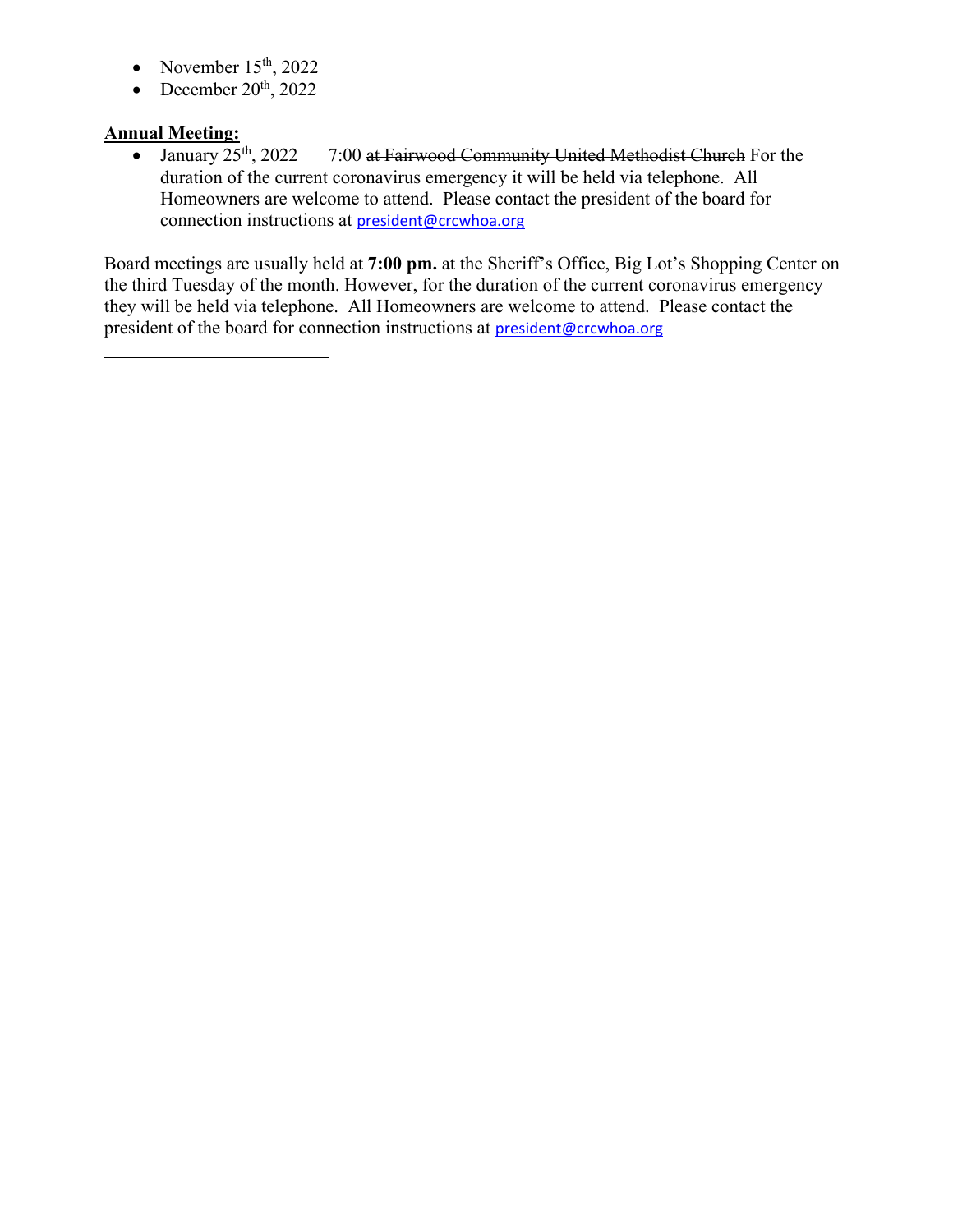# **Homeowners Association Update**

## *July 2021*

Summer provides plenty of opportunities to gather and be active outdoors in the sunshine. However, be sure to keep in mind that warm weather brings many of its own risks. Here are some safety guidelines which can ensure you and your family have a fun and safe summer.

## **Recreational Water Safety: Pools, Rivers, and Lakes:**

Swimming and other water‐related activities are enjoyable summer activities for many. However, according to the WA Department of Health, drowning is the second leading cause of injury‐related death for children ages 1 to 14 years old. Among children ages 1 to 4 years old, most drownings occur in residential swimming pools. In Washington State, an average of 25 children and teens drown every year.

## **Pool Safety Guidelines:**

- Make sure your children learn/know how to swim.
- Never take your eyes off children in the water. Drowning can happen quickly and silently.
- Don't allow young children in the pool without an adult.
- Use floatation devices for safety, not as a substitute for supervision.
- Know CPR so you can help save a life if a water emergency happens.

*Source: WA State Department of Health*

## **Rivers and Lakes Safety Guidelines:**

- Water that is warm on the surface, may be much colder below.
- Use caution when swimming and always supervise young children playing in or near the water.
- Avoid areas with moving water, waves, or rip currents.
- Rivers may not be moving as fast, but certain hazards can trap swimmers and tip over rafts, canoes, and kayaks.
- Swimming in open water is harder than in a pool because you tire faster and can get into trouble more quickly.
- Avoid swimming where two rivers come together because even good swimmers can get into trouble or drown in currents that don't seem to be moving that fast.
- Always wear a lifejacket due to how dangerous moving water (rivers) can be.

## *Source: WA State Department of Health*

## **Beach Safety:**

- Swim in designated areas where a lifeguard is present.
- Always swim with a buddy.
- Stay within your fitness and swimming capabilities.
- Know how to swim. Swimming in open waters is very different than swimming in a pool.
- Keep hydrated to help avoid heat exhaustion and heat stroke. Don't substitute water with alcohol. Alcohol can dehydrate you and also negatively affect your judgement.
- Be sure to wear shoes. On high temperature days sand and concrete can burn your feet.